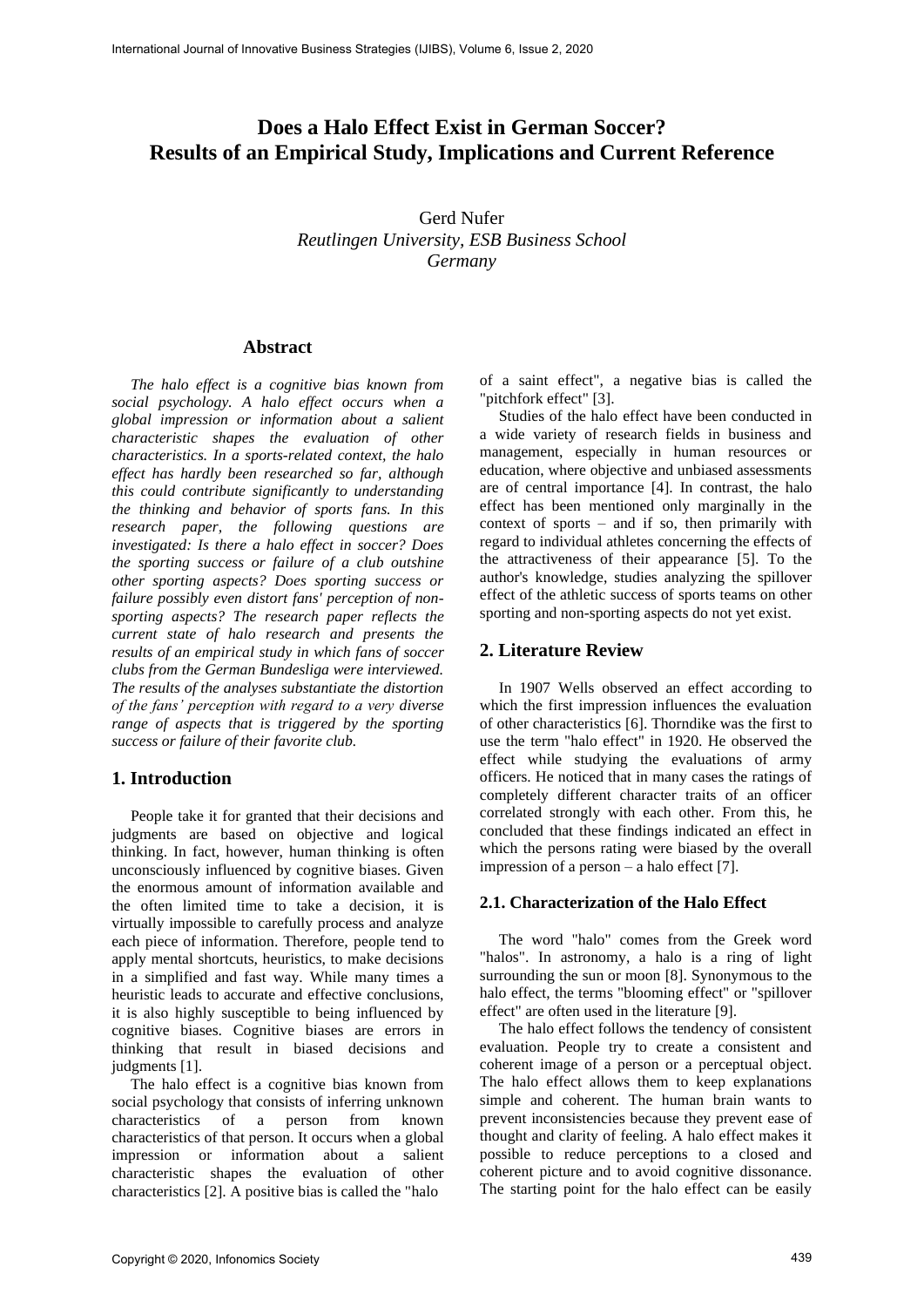accessible features, such as appearance and physical attractiveness. Clothing, a facial expression, hair color, status, exceptional performance, or behavior can also lead to perceptual distortion [10].

The halo effect works in two directions: On the one hand, positive information results in more positively evaluated characteristics; on the other hand, negative information similarly leads to rather negative evaluations of characteristics [4]. Halo effects occur especially when the characteristics to be evaluated are not clear or difficult to determine, but can nevertheless be pronounced enough to have an influence on the evaluation of clearly identifiable characteristics [5].

#### **2.2. The Halo Effect in Business Management**

In case a company's sales, profits and share price increase, observers quickly conclude that it has a visionary CEO with a clever strategy and motivated employees, is particularly customer-oriented and has a good corporate culture. If, on the other hand, the company complains about falling sales and profits, people quickly draw the opposite conclusions – even though the real factors have remained unchanged. In other words, based on the success or failure of a company, conclusions are drawn about the strategy, the work of managers and employees and the corporate culture without any further information. It becomes clear that not only people, but also companies can be the subject of a halo effect [11].

Especially in marketing, the halo effect plays a significant role. "We sell lifestyle and give away motorcycles" is a statement of the motorcycle manufacturer Harley Davidson. This statement is confirmed by the fact that the Harley logo is the most frequently chosen motif for a tattoo in the USA. This example shows what makes a strong brand. The Harley Davidson brand obviously stands for much more than just their products motorcycles. It was recognized early on that the good reputation of a brand has a positive effect on the overall perception of quality ("branded products effect"). Because of a brand, consumers expect above all better product quality. After forming a general quality judgment, this in turn retrogradely influences the perception and assessment of individual properties [12].

A company can benefit from the halo effect especially when introducing new products. The image of an already established brand is transferred to a newly introduced product bearing the same brand name and motivates purchase [13].

The origin-related inference effect is also a halo effect. In case a consumer is uncertain about key product attributes, knowledge of the product's origin can lead to an irradiation of the country image to product attributes he is not aware of. Consequently, the image of the country of origin influences the assessment of product quality as well as the

formation of attitudes towards the product to be evaluated [14].

In marketing communication, celebrities are often used as testimonials in order to benefit from a halo effect. The aim of such advertising measures is that consumers identify with the advertised brand on the basis of the testimonial's positive statements about the product and that a transfer of the testimonial's awareness and image to the product or brand is achieved. The testimonial ensures objectivity and credibility, and its good reputation or positive image is to be transferred [15].

## **2.3. The Halo Effect in Sports Management**

Studies on the halo effect in the context of sports are extremely rare so far. Ströbel investigated the factors influencing brand valuation in sports and their impact on the financial brand value of club brands [16]. Although the halo effect is mentioned in the context of the brand concept, it is not explicitly linked to sports [16].

Preuß [17] also dealt with the importance and types of brands in sports and speaks of a halo effect. During the 2004 Olympic Games in Athens, spectators were asked about the image of the Olympic soccer tournament and that of the FIFA World Cup. The results-se showed that there were significant differences in the perception of the two tournaments on many attributes. The perceived attributes of the Olympic soccer tournament largely coincided with the perception of Olympic Games overall. The fact that spectators watched and rated the soccer games in the context of the Olympics obviously influenced their perceptions of the Olympic soccer tournament [17].

Mentions of the halo effect in sports can also be found when discussing the reputation of individual athletes. One example is the current coach of Liverpool FC, Jürgen Klopp. Previously, he coached Borussia Dortmund. In the days of Borussia's success, Klopp was seen as easy-going, clever, and people praised his clear way of playing soccer. When things were not going so well for his team in sporting terms in the 2014/15 Bundesliga season, he was accused that his team lacked a clear line, that the constantly changing tactical formations were a problem and that the successive departure from the successful system of previous years was the main reason for the crisis. Loch concluded that the different assessments by one and the same person could only gain plausibility through the criterion of sporting success as the only standard of assessment [18]. However, no empirical evidence or more detailed explanations were provided.

The fact that sporting success or failure is a salient feature and can have an influence on other areas of life is also illustrated by a study on domestic violence in England [19]. According to this study,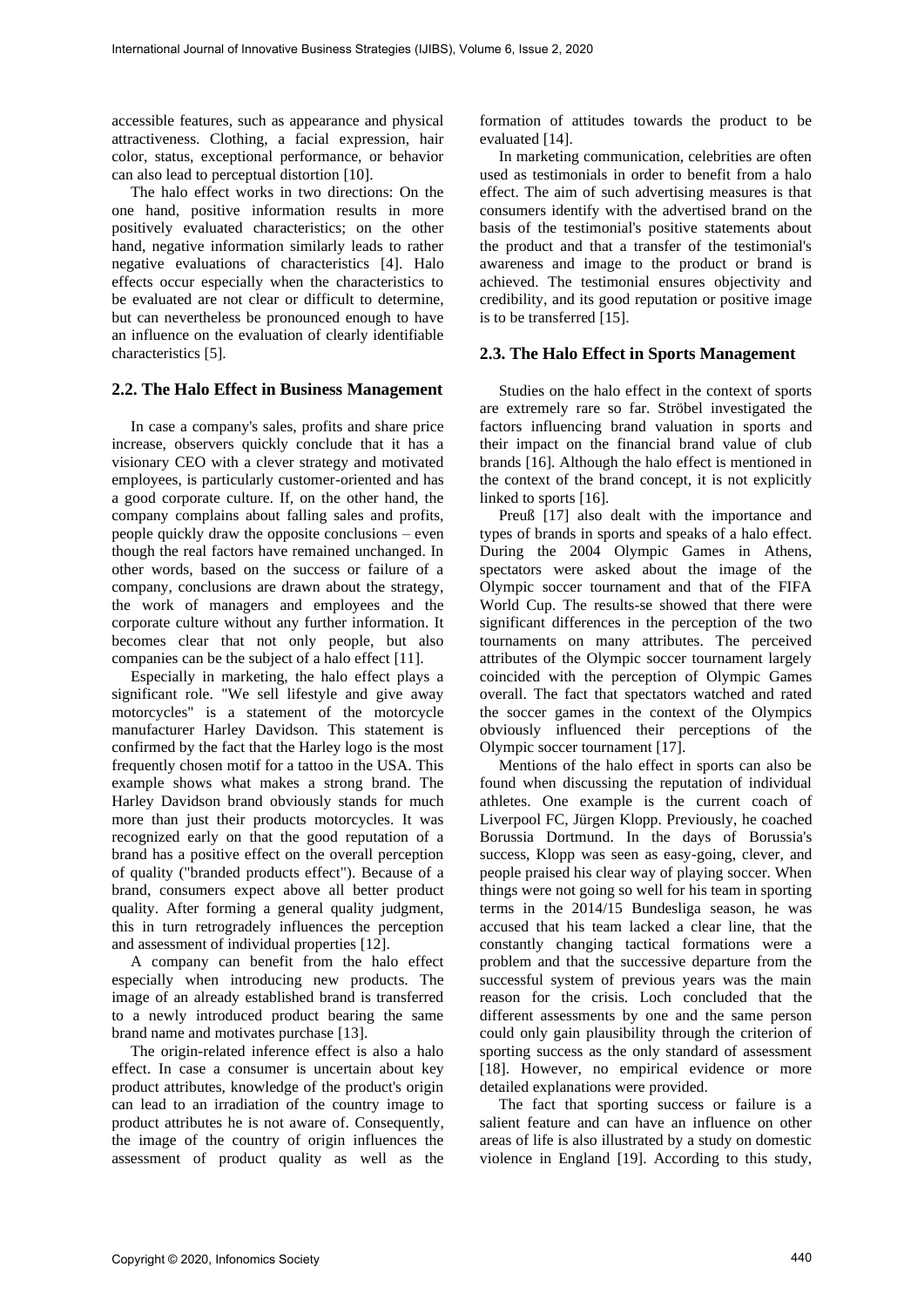clear results of the English national soccer team – whether victory or defeat – increase the incidence of domestic violence. For example, after England's 4-1 loss to Germany in the 2010 World Cup in South Africa, the rate of domestic violence increased by 31.5% compared to the same day the previous year. The rate also increased during victories by the English national team. In contrast, the increase was only 1.9% for a draw, e.g., 1-1 against the United States, and only 0.1% for a draw against Algeria.

Hickman and Lawrence examined consumer responses to sports sponsors triggered due to halo effects. The study provides insights into and explanations for the thinking and behavior of sports fans [2]. A key finding is that sports fans who identify strongly with their team tend to transfer loyalty to their favorite club to its sponsors, which in turn results in positive attitudes toward the sponsor's brand [2].

The difference between sports fans and "normal" sports spectators is the personal value that fans attach to their favorite club. While the "normal" spectator is primarily interested in the sporting competition, fans regard being a fan as an integral part of their lives. They are much more emotionally involved and regularly think about and talk about their club in everyday life. "BIRGing" and "CORFing" are phenomena that are characteristic of sports fans and, at their core, are due to halo effects: BIRGing (= basking in reflected glory) means that people try to demonstrate a connection to successful others. In doing so, the person tries to portray themselves as successful by presenting a common characteristic of the successful and of themselves in public, i.e. fans like to express "we won" after a victory of their team [20]. CORFing (= cutting off reflected failure) means that people like to distance themselves from nonsuccessful others in their self-presentation. The reason for this is that people do not want to allow a negative image transfer to themselves, i.e. in case of defeat, the linguistic phrase "they lost" tends to be used [21]. It is typical that CORFing is rarely observed among diehard fans, but rather among fairweather fans.

## **3. Empirical Study**

The following empirical study investigated the question of whether the sporting success or failure of a professional soccer club outshines other, sportsrelated and non-sports-related aspects and influences or distorts their perception in the eyes of its fans. The study aimed to find out whether or not a halo effect exists in soccer [22].

#### **3.1. Research Hypotheses**

The choice of hypotheses was based on the

following considerations: A spillover effect from the sporting success of the favorite team to sport-related or club-internal aspects would be most comprehensible and to be expected. A potential ruboff of the sporting performance on non-sporting aspects in the private life of a fan is comparatively much less likely. The assumption that even the subjective feeling of happiness of a fan depends on the sporting success of the supported team is the boldest of the theses. Overall, this approach was intended to find out up to which areas the sporting success or failure of a soccer team has an effect on its fans.

*Hypothesis 1: When a club is successful (not successful) in sports, fans perceive the club's management as positive (negative).*

*Hypothesis 2: When a club is successful (not successful) in sports, fans perceive non-sports aspects in their lives as positive (negative).*

*Hypothesis 3: The sporting success (failure) of the favorite club has an influence on a fan's subjective feeling of happiness.*

#### **3.2. Research Design**

In the empirical study, fans of six selected clubs of the first German Bundesliga were interviewed: FC Bayern München, Borussia Mönchengladbach, Eintracht Frankfurt, 1. FC Köln, VfB Stuttgart and Hamburger SV. The survey was conducted in three waves: shortly before the start of the 2015/16 season (in August 2015), after the end of the first half of the season (in December 2015) and immediately after the end of the season (in May 2016). In addition, a control group of non-soccer enthusiasts was included in each wave. For data collection, the online panel of the professional provider Norstat Germany was used. Data were collected using Computer Assisted Web Interviewing (CAWI).

The survey was aimed at German-speaking soccer fans aged 14 and older who reside in Germany (nonsoccer enthusiasts served as the control group). The complete data set from the experimental and control groups comprised a total of 4,180 cases. The subjects were able to participate in all three waves. Considering oneself a fan of one of the six clubs studied was a prerequisite for being included in the experimental group. Furthermore, only responses from subjects who indicated a high or very high interest in soccer were considered for this purpose.

The collected data were analyzed using IBM SPSS and Microsoft Excel. The average age of respondents in the sample was just under 50 years. Around 65 percent men and 35 percent women took part in the survey.

#### **3.3. Research Results**

The six Bundesliga clubs considered were (as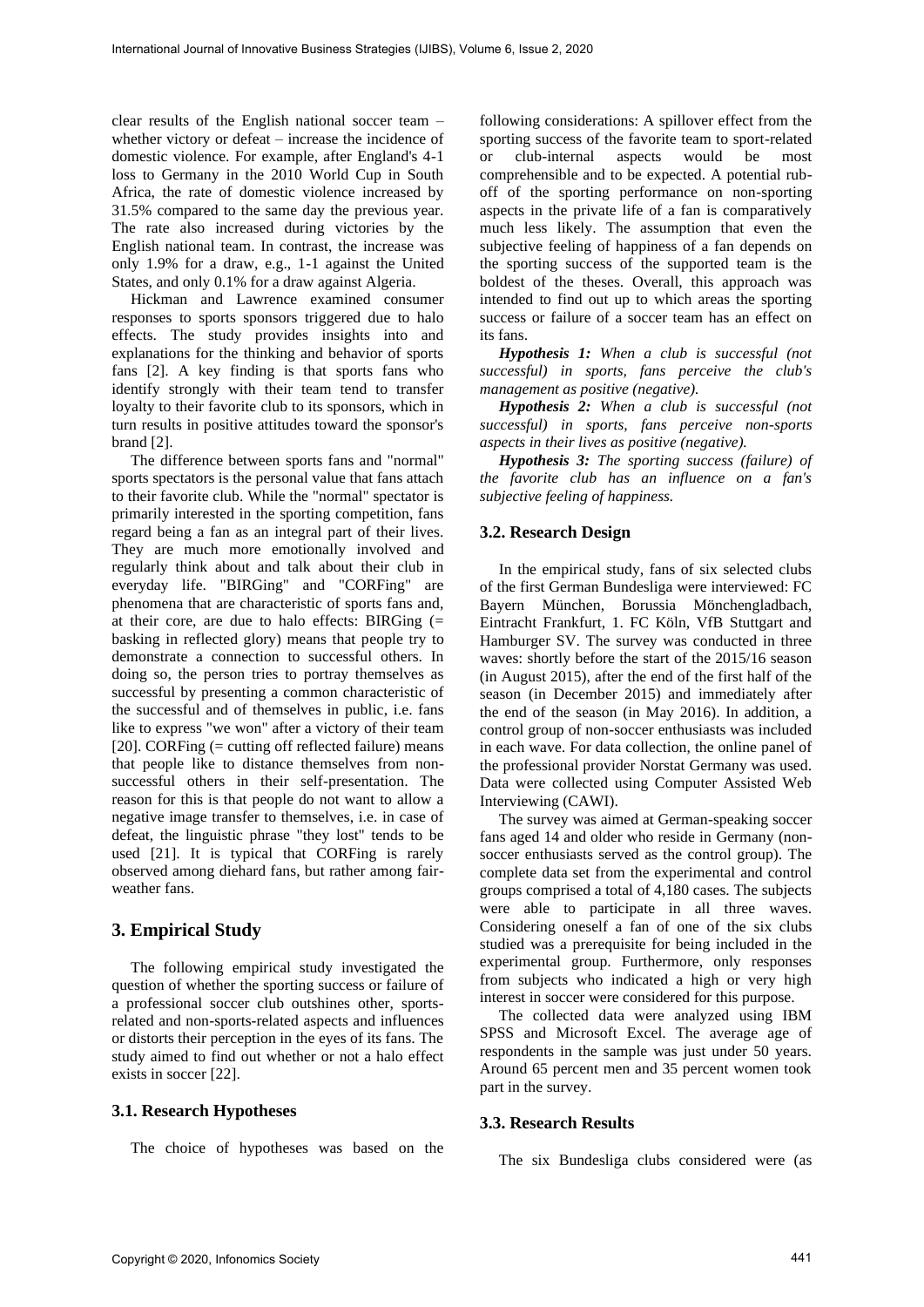expected) located in very different regions of the Bundesliga table during and at the end of the 2015/16 season. At the end of the season, FC Bayern München won the German championship, the DFB Cup and reached the semifinals of the Champions League. Borussia Mönchengladbach finished fourth in the Bundesliga. 1.FC Köln and Hamburger SV finished ninth and tenth, respectively. Eintracht Frankfurt finished the season in 16th place and only secured its place in the league in the relegation round. VfB Stuttgart was relegated directly to the second Bundesliga after finishing 17th.

**3.3.1. Analysis of sports-related Aspects.** The first hypothesis considered sport-related factors. Is the perception of the management's work and other clubinternal aspects distorted by the team's sporting performance?

To this end, fans were asked about the following sport-related aspects regarding their favorite club:

- "The club's top management (president/CEO) is doing a good job."
- "The supervisory board does a good job."
- "The coach does a good job."
- "The marketing department is doing a good job."
- "The current jerseys are successful."
- "The club policy makes sense."
- "The manager/athletic director/sports director are doing a good job."
- "The club is making positive headlines."
- "All the people in charge of the club are pulling together."

The analyses conducted showed a clear dependence on sporting success for the selected sport-related aspects. This means that hypothesis 1 can be provisionally confirmed.

**3.3.2. Analysis of non-sporting Aspects.** The second hypothesis related to non-sporting factors of fans. It was investigated whether the perception of private aspects is influenced by the sporting performance of the favorite club.

To analyze this hypothesis, the fans' responses to the following non-sporting aspects were used:

- "The federal government is doing a good job."
- "I like my current job/school/study situation."
- "I enjoy my job/school/study."
- "My relationship/marriage is going well."
- "I am satisfied with my family situation."
- "I get along well with my friends."
- "Overall, I enjoy good health."
- "I have confidence in our society."

The findings of all the analyses carried out were unambiguous for all the non-sporting aspects examined: Here, too, there are dependencies on athletic success. Hypothesis 2 can therefore also be provisionally confirmed.

**3.3.3. Subjective Feeling of Happiness.** The third and final hypothesis examined whether a fan's subjective feeling of happiness (operationalized by the question "How happy do you feel overall?") is changed by the sporting performance of his favorite club.

The analyses showed a dependency here as well: The evaluation of a soccer fan's own happiness is significantly influenced by the sporting success of his favorite team. This means that hypothesis 3 can also be provisionally confirmed.

# **4. Discussion**

The results of the analyses demonstrate the distortion of fans' perceptions with regard to a wide variety of aspects, triggered by the sporting success or failure of their favorite club: When the team is successful in sporting terms, both sport-related and non-sporting aspects are perceived more positively. Fans are even happier overall when their team performs well. When, on the other hand, their own team is not successful, other aspects are also viewed more negatively.

#### **4.1. Implications for Sports Management**

Clubs should be aware of the existence of the halo effect among their most loyal fans. It is in the interest of clubs to have both loyal and well-meaning fans. The research has shown that fans have a relatively unified opinion when it comes to evaluating sporting performance. They are able to assess their team's sporting performance well and are confirmed by the same assessment of other fans. In the event of failure, this awareness of being supposedly right or right can develop into a mood-lowering resentment toward the club. An open and honest relationship between the club or club management and fan groups can prevent this.

It is therefore advisable for clubs to manage their communication with fans with an awareness of their own current sporting performance. Skillfully applied, this can be used to optimize target figures: With a team currently being successful in sporting terms, an advertising campaign encouraging membership of the club would be most promising. The same applies to the promotion of merchandising articles. It can be assumed that if the team is successful in sports, the sale of merchandising articles is almost a foregone conclusion. However, if merchandising sales do not meet expectations due to sporting failure, this should be countered by targeted promotional activities.

Whenever a team fails in sporting terms over a long period, the wrong communication can drive a wedge between the team and the fans, the wellknown twelfth man. This can lead to unrest within the club, which often results in increased external pressure on the club management and ultimately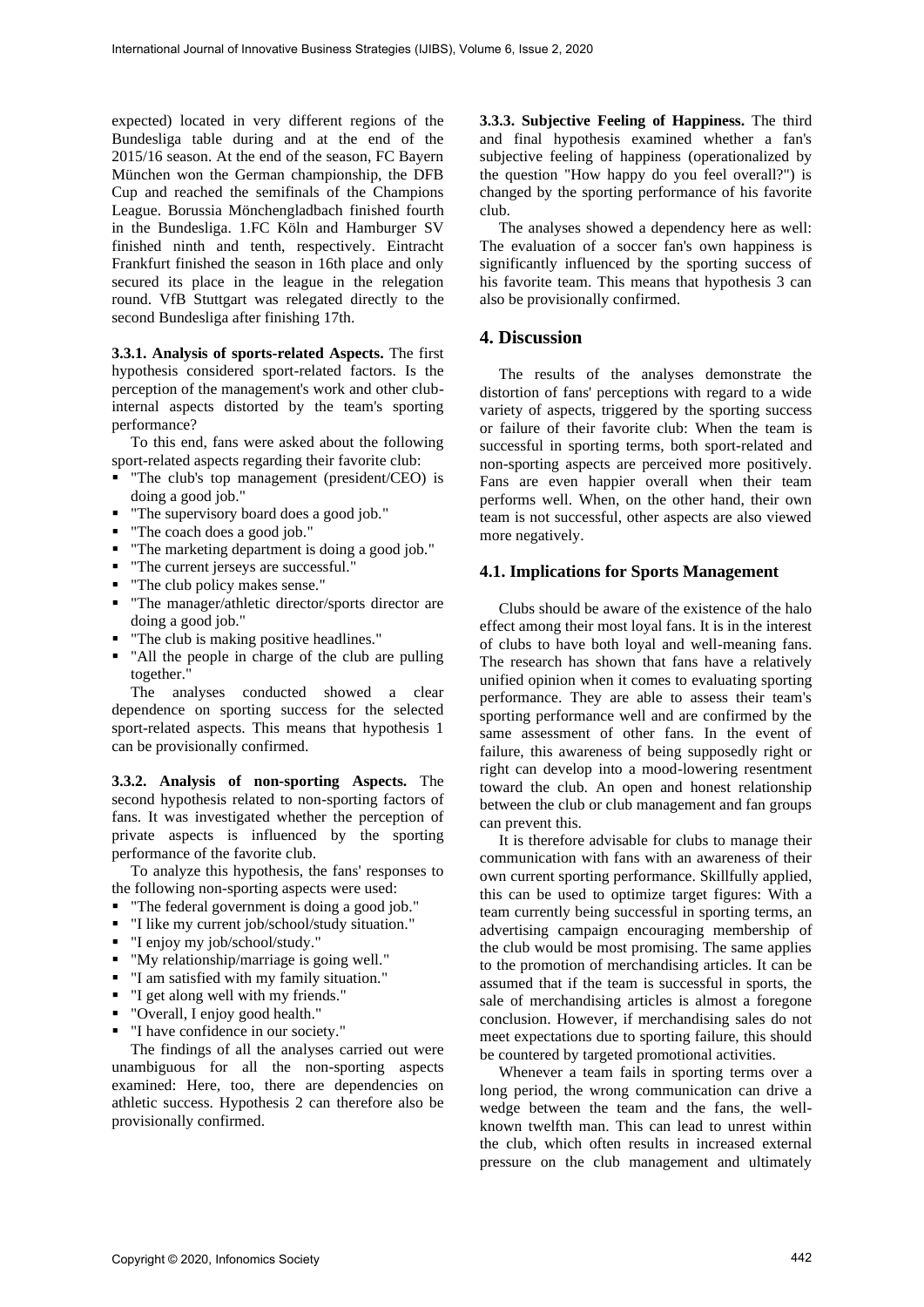culminates in the dismissal of the coach. However, adequate communication with the club's own fans can also lead to the club being strengthened from the outside by the fans, which promotes cohesion in times of crisis and continuity within the club ("no short-circuiting"). Accordingly, being aware of the reality of the halo effect and consistently aligning actions with it can, ideally, even influence future sporting success.

The strong bond between fans and their club can be evidenced by the halo effect. Ultimately, club and fans alike want nothing more than the team's sporting success. However, the motives behind this vary: the goal of a club is sporting success while ensuring the long-term profitability of the club. The existence of the halo effect shows that soccer fans also desire the sporting success of their favorite club because this has an impact on their private lives and their individual sense of happiness.

# **4.2. Current Reference: "Die Mannschaft"**

In 2015, the German Soccer Association (DFB) was looking for a symbolic name for the national team that both German fans and the international media would perceive as a brand for the DFB eleven. From the DFB's point of view, the term "Die Mannschaft"  $(=$  the team) was a perfect fit for the then reigning world champions from 2014. In the following years, "Die Mannschaft" was taken up and activated by DFB sponsors. But despite permanent mention of the brand name, the term simply did not want to pass into the general vernacular of fans.

Especially after the debacle of the German team at the 2018 World Cup in Russia with its elimination after the preliminary round, the term "Die Mannschaft" is increasingly criticized by many fans (and subsequently also put to the test by the DFB itself). The term is interpreted as artificial and the DFB is accused of merely picking up and copying the ideas of other nations (e.g. "Seleção", "Azzurri" or "Les Bleus").

In the opinion of the author, the term "Die Mannschaft" is representative of the alleged overcommercialization of the DFB in recent years – accompanied by excessive ticket prices, the exclusion of fans from training sessions, late kick-off times at friendly matches, etc. The original idea may not be as bad as its current image, but right now it has to stand in for a lot of other things that have gone wrong at the DFB in recent years. In other words, a halo effect can be observed here as well: Fans forgive world champions anything, sporting success outshining everything. But when the next World Cup is eliminated in the preliminary round as miserably as never before, they literally burst out laughing and criticizing things that already existed before.

## **5. Conclusion**

While the pitchfork effect around "Die Mannschaft" is merely an assumption of the author based on plausibility considerations, the empirical study conducted can demonstrate a halo effect based on the sporting success or failure of selected Bundesliga clubs on the perception of sport-related aspects, non-sporting aspects and the subjective feeling of happiness on the part of fans at a statistically significant level. In other words: there is a halo effect in soccer:

In sports management and particularly in sports marketing, knowledge about how fans think, react and behave is essential to come up with appropriate and effective strategies. However, given the distinctive features of sports fans and their irrationality, it is hard to forecast how they react and how new strategies work out. Therefore, knowledge about halo effects and further research on halo effects in a sporting environment might help a great deal in better understanding the nature of sports fans.

# **6. References**

[1] Tversky, A. and Kahneman, D. (1975). `Judgment under uncertainty: Heuristics and biases´, in D. Wendt and C. Vlek (Eds.), *Utility, Probability, and Human Decision Making* (pp. 141-162), Reidel, Dordrecht.

[2] Hickman, T. M. and Lawrence, K. E. (2010). `The halo effect of goodwill sponsorship versus the pitchfork effect of supporting the enemy´, *Journal of Sponsorship* 3(3), pp. 265-276.

[3] [Kroeber-Riel,](https://de.wikipedia.org/wiki/Werner_Kroeber-Riel) W. and Weinberg, P. (2003). *Konsumentenverhalten* (8th ed.), Vahlen, München.

[4] Gräf, M. and Unkelbach, C. (2016). `Halo Effects in Trait Assessment Depend on Information Valence Why Being Honest Makes You Industrious, but Lying Does Not Make You Lazy´, *Personality and Social Psychology Bulletin* 42(3), pp. 290-310.

[5] Landy, D. and Sigall, H. (1974). `Beauty is talent: Task evaluation as a function of the performer's physical attractiveness´, *Journal of Personality and Social Psychology* 29(3), pp. 299-304.

[6] Wells, F. L., (1907). `A statistical study of literary merit´, *Archives of Psychology* 1(7), pp. 1-30.

[7] Thorndike, E. L., (1920) `Intelligence and its uses', *Harper's Magazine* 140, pp. 227-235.

[8] Online Etymology Dictionary, (2018). *`Halo´*. [http://www.etymonline.com/index.php?allowed\\_in\\_frame](http://www.etymonline.com/index.php?allowed_in_frame=0&search=halo&searchmode=none) [=0&search=halo&searchmode=none](http://www.etymonline.com/index.php?allowed_in_frame=0&search=halo&searchmode=none) (Access Date: 28 August, 2018).

[9] von der Linde, B. and Schustereit, S. (2010). *Personalauswahl. Schnell und sicher Top-Mitarbeiter*